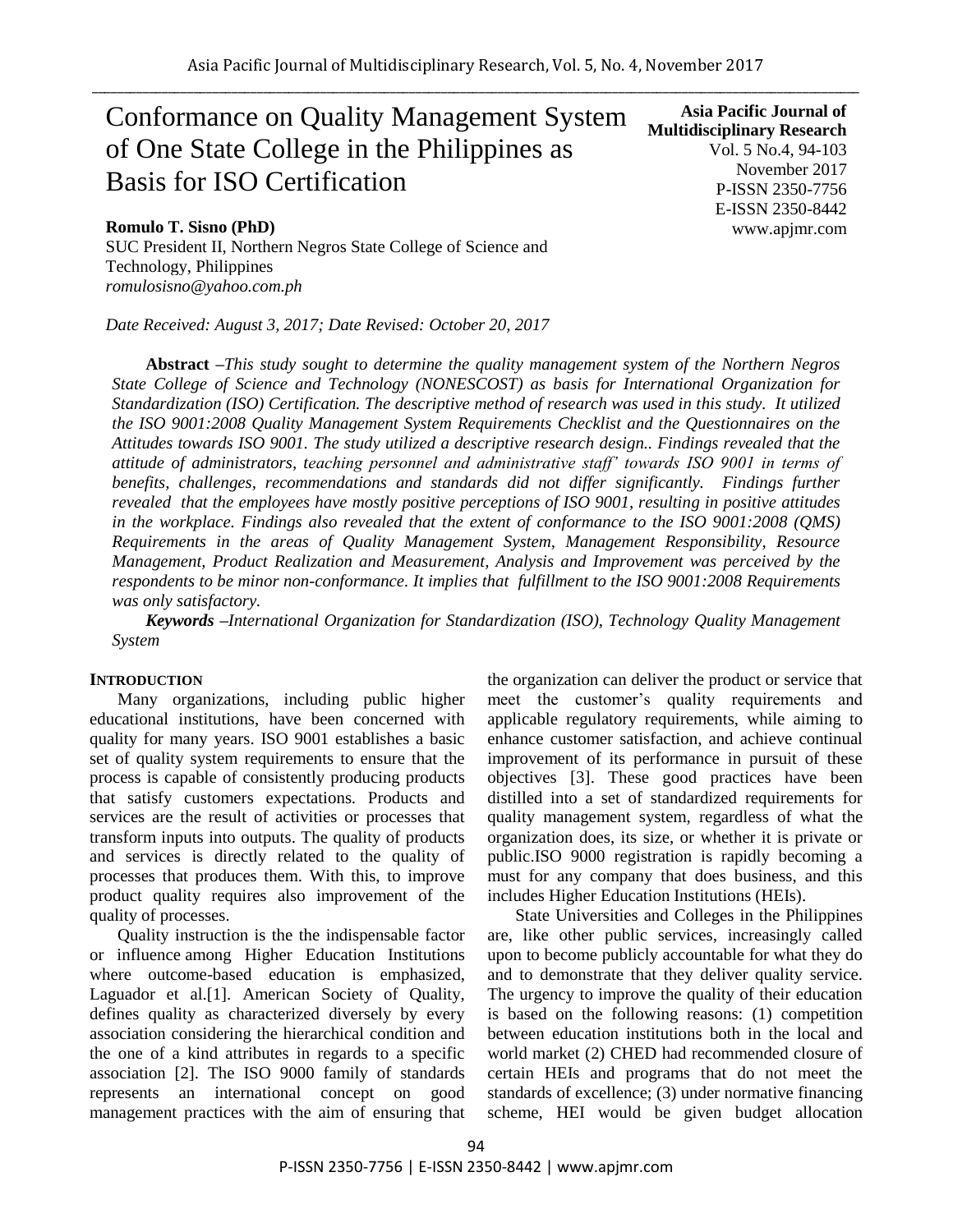according to the number of students which is determined by the ability of the HEI to provide quality education.

The Northern Negros State College of Science and Technology has become an independent state college in 1998. Its mandate, as provided in its Charter, R.A. 8448, is to produce quality and globally competitive graduates. Evidences, however, of the quality of its management and services as shown by the performance of graduates in government licensure examinations indicate a deeper problem for NONESCOST. The past two years showed that Fisheries and Education examinees performed below the national standard [4]. Thus, there is a need to study the quality of management of NONESCOST and its performance and to come up with Quality Policy and Procedures Manual for the school as basis for ISO certification.

The reforms and innovative programs that will be introduced in the organization should match with the attitudes and skills of the people in the organization. Implementation of ISO 9001 QMS Standard depends on how it is perceived by quality success drivers in the organization, the people. Perceptions towards ISO QMS may also vary amongst different individuals based on their profile and on the organization culture.

# **OBJECTIVES OF THE STUDY**

This study sought to determine the conformance on the quality management system of the Northern Negros State College of Science and Technology for International Organization for Standardization (ISO) Certification. Specifically, it aims to determine the profile of the respondents in terms of: age and gender, educational attainment, academic rank, and experience in government service; determine the attitude of the respondents towards ISO 9001:2008 (Quality Management System) certification in terms of: benefits, challenges, recommendations, and standards; determine if there is a significant difference on the attitudes among the respondents towards ISO 9001:2008 (QMS) certification*;* determine the extent of NONESCOST conformance to the ISO 9001:2008 requirements as perceived by the respondents in terms of the following five (5) major clauses: Quality Management System, Management Responsibility, Resource Management, Product Realizations and Measurement, Analysis and Improvement; determine if there is a significant difference on the perception of the respondents to the extent of NONESCOST conformance to the ISO 9001:2008 requirements and

to formulate Quality Policies and Procedures Manual on the ISO 9001:2008 on the basis of the findings.

# **Null Hypothesis**

The following hypotheses were tested at the .05 level of significance:

 $H<sub>o</sub>$  1. There is no significant difference as to the attitudes among the respondents towards ISO 9001:2008 certification (Quality Management System) in terms of benefits, challenges, recommendations and standards.

 $H<sub>o</sub>$  2. There is no significant difference on the perception of the respondents as to the extent of NONESCOST conformance to the ISO 9001:2000 requirements.

# **METHODS**

# **Design**

This study useda descriptive research method since it only assessed the attitudes of the administrators, administrative staff and teaching personnel and the extent of conformance to the requirements of the major clauses of ISO 9001:2008.

## **Respondents**

This study utilized the total enumeration of the permanent employee of the college. There are 15 administrators, 30 teaching personnel, and 18 administrative staff of the Northern Negros State College of Science and Technology and 4 ISO auditors from the Cebu Technological University and the Palompon Institute of Technology. The four (4) ISO auditors from the Cebu Technological University System and of the Palompon Institute of Technology were asked to be the respondents especially on the evaluation as to the extent of NONESCOST conformance to ISO 9001:2008 (QMS) requirements.

# **Research Instruments**

The researcher adopted the ISO 9001:2008 Quality Management System Requirements Checklist and the Questionnaires on the Attitudes towards ISO 9001.

**Checklist.** This instrument was used to assess the non-conformance that exists between the actual management systems against the ISO 9001:2008 standard.

**Questionnaire.** This instrument was used to measure the attitudes of the administrators, teaching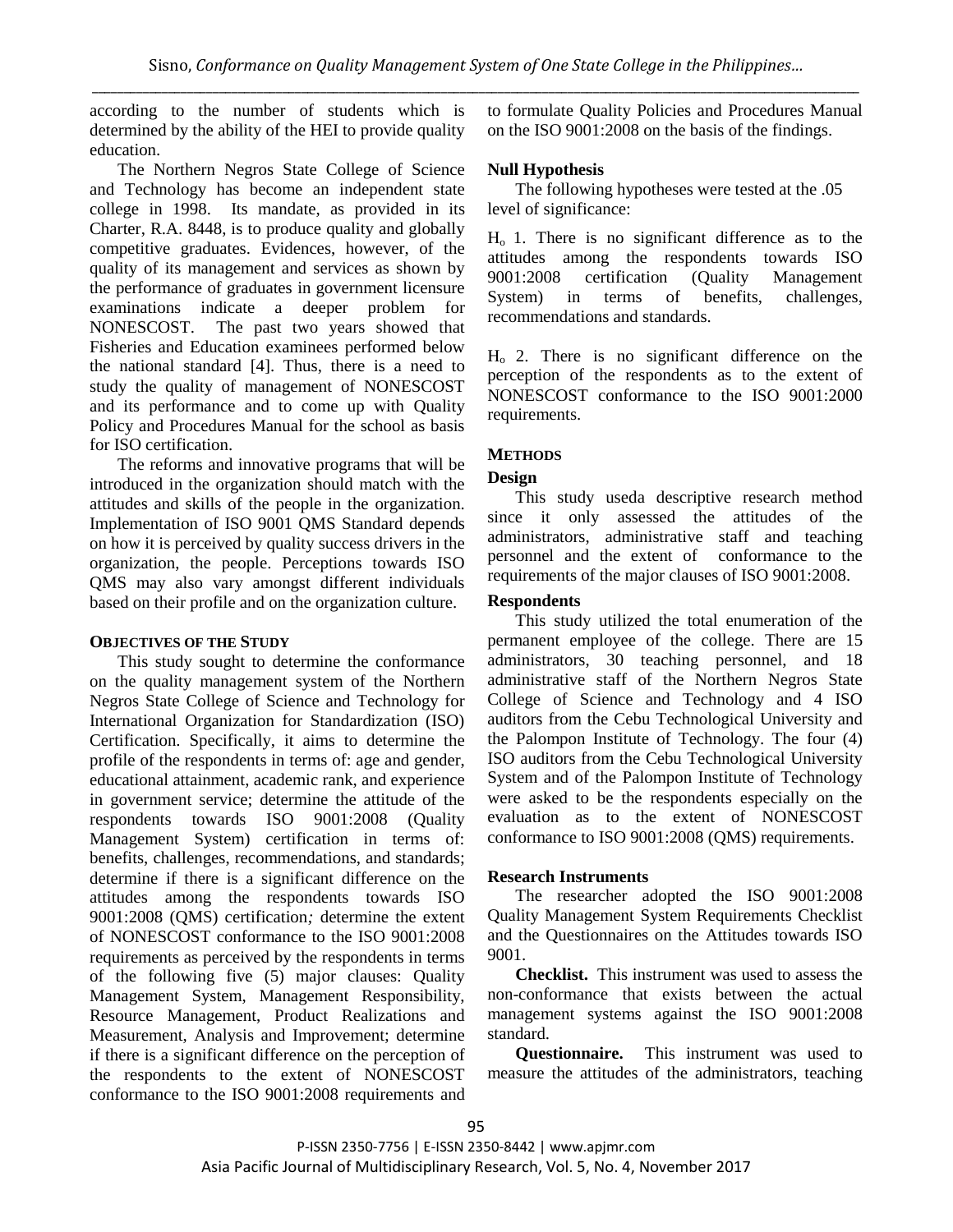personnel and administrative staff towards ISO 9001:2008.

To ascertain the validity of the checklist and questionnaire, copies of these were given to the experts for their review, validation and approval before these were fielded to the respondents.

## **Data Gathering Procedures**

The researcher personally administered the checklist and questionnaire to the respondents.

The research instruments were distributed to the respondents and were personally collected by the researcher weeks after.

These were supplemented with discussions to the respondents and observations taken by the researcher while the research instruments were answered.

The respondents were informed about the purpose of the conduct of the study. They were assured that their responses will be treated with utmost confidentiality.

#### **Treatment of Data**

Frequency and percentage were used to determine the profile of the respondents. Mean was used to analyze the attitudes of the respondents towards ISO 9001:2000 and the extent of non-conformance of a particular policy or procedure in the school to the ISO 9001:2000 Quality Management System. Single factor ANOVA was used for the significant differences as to the attitudes of the respondents towards ISO 9001:2000 and on the perception of the four (4) groups of respondents to the extent of conformance to the ISO 9001:2000 requirements.

#### **Scoring Procedure**

Qualitative terms were quantified using a Likerttype point scale. The verbal description and the scores that were used to determine the attitudes of the respondents towards ISO 9001:2000 are as follows: 4.50-5.00: Strongly Agree (SA); 3.50-4.49: Agree (A); 2.50-3.49: Undecided (U); 1.50-2.49: Disagree (D); 1.0-1.49: Strongly Disagree (SD).

The verbal description, adopted from Baldridge Criteria, and the scores that were used for assessing the quality management system requirements are as follows: *5-Excellent (E):* A particular requirement is conformant with the ISO Quality Management System Requirements. -An effective systematic approach fully responsive to all requirement of the item; *4- Very Satisfactory (VS)-* A particular requirement is not conformant. -An effective and systematic approach

responsive to the multiple requirements of the item; *3- Satisfactory (S)-* A particular requirement is not conformant. -An effective, systematic approach, responsive to the overall purpose of the item; *2- Fair (F)-* A particular requirement is not conformant. -An effective systematic approach, responsive to basic purpose of the item; *1-Poor (P)-* A particular is not conformant. -Beginning of a systematic approach to the basic purpose of the item.

The previous descriptions were used to determine whether a particular requirement was conformed or not. The respondent checked 5 if a particular requirement was conformed and if not respondent decided whether it falls from 1 to 4. The extent of non-conformance of a particular policy or procedure in the school to the ISO 9001: 2000 quality management system was then categorized as follows where verbal description for ISO equivalent, range and adjective descriptive were given:4.50-5.00: Conformance (C)/ Excellent (E); 3.50-4.49: Needs Improvement (NI)/ Very Satisfactory (VS); 2.50-3.49: Minor Nonconformance(Mi-NC)/ Fair (F); 1.0-1.49: / Major Nonconformance (Ma-NC)/ Poor (P).

#### **RESULTS AND DISCUSSION**

|  | Table 1. Profile of the Respondents $(N=67)$ |  |  |  |  |
|--|----------------------------------------------|--|--|--|--|
|--|----------------------------------------------|--|--|--|--|

| <b>Profile</b>                     |                        | f  | $\frac{0}{0}$ |
|------------------------------------|------------------------|----|---------------|
| Age                                | 51 & Above             | 20 | 30            |
|                                    | 41-50                  | 25 | 37            |
|                                    | $31 - 40$              | 18 | 27            |
|                                    | 30 and below           | 4  | 6             |
| Gender                             | Male                   | 29 | 43            |
|                                    | Female                 | 38 | 57            |
| <b>Educational</b>                 | Doctorate              | 4  | 6             |
| Qualification                      | Master's               | 15 | 22            |
|                                    | BS with Master's Units | 36 | 54            |
|                                    | <b>Bachelor</b>        | 7  | 10            |
|                                    | Non0degree/Voc         | 5  | 7             |
| Academic Rank                      | Professor              | 0  | 0             |
|                                    | Assoc. Prof.           | 2  | 3             |
|                                    | Asst. prof.            | 17 | 25            |
|                                    | Instructor             | 30 | 45            |
|                                    | Admin Personnel        | 18 | 27            |
|                                    | More than 30 years     | 5  | 7             |
| <b>Experience in</b><br>Government | $21-30$ years          | 19 | 28            |
| Service                            | $11-20$ years          | 17 | 25            |
|                                    | less than 10 years     | 26 | 39            |

Table 1 shows the profile of the respondents in terms of age, gender, educational qualification, academic rank, and experience in government service.

Data in Table 1 revealed that out of 67 respondents 20 or 30 %were 51 years old and above, 25 or 37 %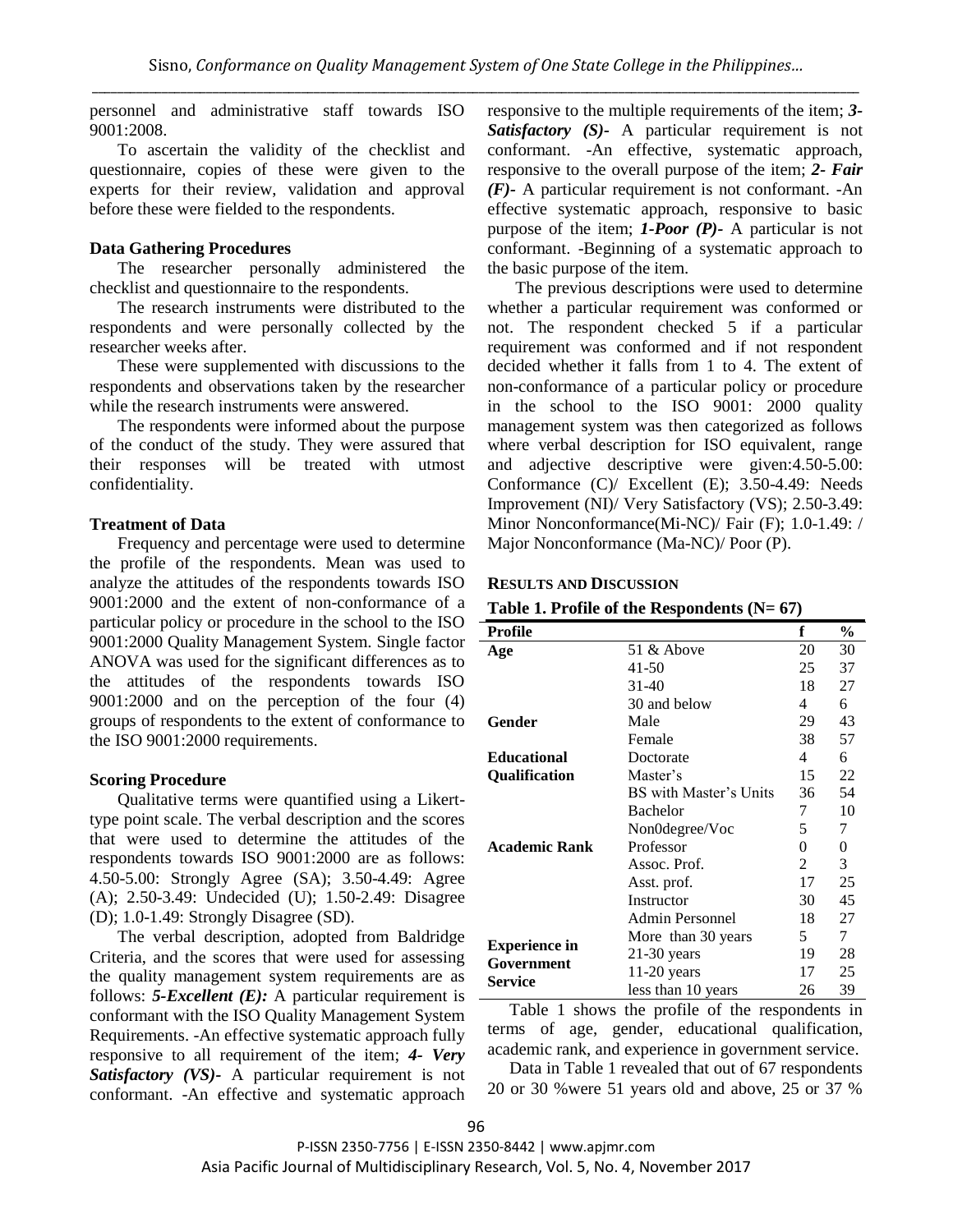were 41-50 years old, 18 or 27 % were 31-40 years old and 4 or 6% /were 30 years old and below. As to gender, 29 or 43 % were males and 38 or 57% were females. When educational qualification was considered, 4 or 6% were doctorate degree holders, 15 or 22% were MA/MS holders, 36 or 54% were BS with MA/MS units, 7 or 10% were BS degree holders and 5 or 7% were non-degree/ vocational courses. When grouped according to academic rank, 2 or 3% were Associate Professors, 17 or 25% were Assistant Professors, 30 or 45% were Instructors and 18 or 27% were Admin Personnel. Lastly, when respondents were grouped according to experience in government service, 5 or 7% were having more than 30 years in service, 19 or 28% were having 21-30 years in service, 17 or 25% were having 11-20 years in service and 26 or 39% were having less than 10 years in service.

**Table 2. Level of Attitudes towards ISO 9001:2000 in terms of Benefits** 

|                                                                                                     |                |           |              | mean for this benefit.<br>This result                                             |
|-----------------------------------------------------------------------------------------------------|----------------|-----------|--------------|-----------------------------------------------------------------------------------|
| <b>Benefits</b>                                                                                     |                | <b>WM</b> | VD           | findings of the study conducted by                                                |
| Organizations with ISO 9001                                                                         | A              | 4.3       | A            | Perceptions and Attitudes relating t                                              |
| registration can better compete                                                                     | TP             | 4.5       | SA           |                                                                                   |
| globally.                                                                                           | AS             | 4.2       | A            | Operational<br>Investigation<br>with                                              |
| ISO 9001 is a requirement for                                                                       | A              | 4.4       | A            | demonstrates that workers have ge                                                 |
| continuous improvement                                                                              | TP             | 4.5       | SA           | view of ISO 9001, bringing abo                                                    |
|                                                                                                     | AS             | 4.3       | A            | mentalities in the working environment                                            |
| Organizations with ISO 9001 registration                                                            | A              | 4.6       | <b>SA</b>    | <b>Table 3. Level of Attitudes towards</b>                                        |
| have worldwide acceptability of their                                                               | TP             | 4.3       | A            |                                                                                   |
| products or services.                                                                               | AS             | 4.2       | A            | terms of Challenges                                                               |
| ISO 9001 is primarily required for                                                                  | A              | 4.1       | $\mathbf{A}$ | <b>Challenges</b>                                                                 |
| organizations who aim for exporting                                                                 | <b>TP</b>      | 4.3       | A            | Employees view ISO 9001 and other such                                            |
| products.                                                                                           | AS             | 4.1       | A            | standards as trends which will be replaced<br>with something else in a few years. |
| Employees view ISO 9001 and other                                                                   | A              | 4.1       | A            |                                                                                   |
| such standards as trends which will be                                                              | TP             | 4.3       | A            | Getting ISO 9001 registration is overly                                           |
| replaced with something else in a few                                                               | AS             | 4.1       | A            | expensive.                                                                        |
| years.                                                                                              |                |           |              |                                                                                   |
| ISO 9001 registration is good for all                                                               | $\overline{A}$ | 4.1       | A            | registration is<br>Implementing ISO 9001                                          |
| organizations.                                                                                      | TP             | 4.2       | A            | overly expensive.                                                                 |
|                                                                                                     | AS             | 4.1       | A            |                                                                                   |
| An organization that moves to ISO                                                                   | $\mathbf{A}$   | 4.4       | A            | Organizations need to invest too much                                             |
| 9001 makes significant improvements.                                                                | TP             | 4.4       | A            | time to implement ISO 9001.                                                       |
|                                                                                                     | AS             | 4.2       | $\mathbf{A}$ | Organizations need to invest too much                                             |
| Firms who get ISO 9001 registration                                                                 | $\mathbf{A}$   | 4.1       | A            | time to their ISO 9001 registration.                                              |
| are usually better than others before                                                               | TP             | 4.3       | A            |                                                                                   |
| they register.                                                                                      | <b>AS</b>      | 4.1       | A            | Getting ISO 9001<br>registration is so                                            |
| Firms with ISO 9001 are superior to                                                                 | A              | 4.3       | $\mathbf{A}$ | in documenting established<br>demanding                                           |
| those without it.                                                                                   | TP             | 4.3       | A            | procedures and/or processes.                                                      |
|                                                                                                     | AS             | 3.9       | A            | Implementing ISO 9001 is an exhaustive                                            |
| <b>Overall Mean</b>                                                                                 | A              | 4.3       | A            | activity such as document control and                                             |
|                                                                                                     | <b>TP</b>      | 4.4       | A            | customer feed-backing                                                             |
|                                                                                                     | AS             | 3.2       | A            | <b>Overall Mean</b>                                                               |
| $\overline{TD}$ , $\overline{T}$ , $\overline{L}$ , $\overline{L}$ , $\overline{L}$<br>$\mathbf{r}$ |                | 1.4C.     | $A$ $J$ .    |                                                                                   |

*Staff*

The level of attitudes of the administrators, teaching personnel and administrative staff towards ISO 9001:2000 are presented below in terms of benefits, challenges, recommendations and standards. Table 2 presented the level of attitudes of the respondents towards ISO 9000 in terms of benefits. It shows that the attitudes of administrators towards ISO 9000 in terms of benefits got an average weighted mean of 4.3 verbally described as **Agree;** for teaching personnel, weighted mean is 4.4 verbally described as **Agree**; and 4.2 for the administrative staff with a descriptive rating of **Agree**.

This implies that the administrators, teaching personnel and administrative staff have positive attitude towards ISO 9001 in terms of benefits. These perceived benefits by the teaching personnel obtained a weighted mean of 4.5. On the other hand, the administrators strongly agree that ISO registered organizations have worldwide acceptability of their products and services, as shown by the 4.6 weighted for this benefit. This result conforms to the gs of the study conducted by Eve [5] on the ptions and Attitudes relating to ISO 9001: an igation with Operational Personnel, it nstrates that workers have generally positive of ISO 9001, bringing about inspirational lities in the working environment.

## **Table 3. Level of Attitudes towards ISO 9001 in**  of Challenges

**Challenges WM VD**

A 4.1 A

| TP. | 4.3                                                                                                  | A                                                                                                                   |                                                                                                                                                       |                                                                                                                                                                                                                                                                                                                                                                                                                                                                                                                                                                                                          |                                                                                                                |                                                                                                                                          |
|-----|------------------------------------------------------------------------------------------------------|---------------------------------------------------------------------------------------------------------------------|-------------------------------------------------------------------------------------------------------------------------------------------------------|----------------------------------------------------------------------------------------------------------------------------------------------------------------------------------------------------------------------------------------------------------------------------------------------------------------------------------------------------------------------------------------------------------------------------------------------------------------------------------------------------------------------------------------------------------------------------------------------------------|----------------------------------------------------------------------------------------------------------------|------------------------------------------------------------------------------------------------------------------------------------------|
| AS  | 4.1                                                                                                  | A                                                                                                                   |                                                                                                                                                       |                                                                                                                                                                                                                                                                                                                                                                                                                                                                                                                                                                                                          |                                                                                                                | A                                                                                                                                        |
| A   | 4.1                                                                                                  | A                                                                                                                   |                                                                                                                                                       |                                                                                                                                                                                                                                                                                                                                                                                                                                                                                                                                                                                                          |                                                                                                                | A                                                                                                                                        |
|     |                                                                                                      |                                                                                                                     |                                                                                                                                                       |                                                                                                                                                                                                                                                                                                                                                                                                                                                                                                                                                                                                          |                                                                                                                | A                                                                                                                                        |
|     |                                                                                                      |                                                                                                                     |                                                                                                                                                       |                                                                                                                                                                                                                                                                                                                                                                                                                                                                                                                                                                                                          |                                                                                                                | A                                                                                                                                        |
|     |                                                                                                      |                                                                                                                     |                                                                                                                                                       |                                                                                                                                                                                                                                                                                                                                                                                                                                                                                                                                                                                                          |                                                                                                                | A                                                                                                                                        |
|     |                                                                                                      |                                                                                                                     |                                                                                                                                                       |                                                                                                                                                                                                                                                                                                                                                                                                                                                                                                                                                                                                          |                                                                                                                | A                                                                                                                                        |
|     |                                                                                                      |                                                                                                                     |                                                                                                                                                       |                                                                                                                                                                                                                                                                                                                                                                                                                                                                                                                                                                                                          |                                                                                                                | A                                                                                                                                        |
|     |                                                                                                      |                                                                                                                     |                                                                                                                                                       |                                                                                                                                                                                                                                                                                                                                                                                                                                                                                                                                                                                                          |                                                                                                                | A                                                                                                                                        |
|     |                                                                                                      |                                                                                                                     |                                                                                                                                                       |                                                                                                                                                                                                                                                                                                                                                                                                                                                                                                                                                                                                          |                                                                                                                | SA                                                                                                                                       |
|     |                                                                                                      |                                                                                                                     |                                                                                                                                                       |                                                                                                                                                                                                                                                                                                                                                                                                                                                                                                                                                                                                          |                                                                                                                | A                                                                                                                                        |
|     |                                                                                                      |                                                                                                                     |                                                                                                                                                       |                                                                                                                                                                                                                                                                                                                                                                                                                                                                                                                                                                                                          |                                                                                                                | A                                                                                                                                        |
|     |                                                                                                      |                                                                                                                     |                                                                                                                                                       |                                                                                                                                                                                                                                                                                                                                                                                                                                                                                                                                                                                                          |                                                                                                                | A                                                                                                                                        |
|     |                                                                                                      |                                                                                                                     |                                                                                                                                                       |                                                                                                                                                                                                                                                                                                                                                                                                                                                                                                                                                                                                          |                                                                                                                | A                                                                                                                                        |
|     |                                                                                                      |                                                                                                                     |                                                                                                                                                       |                                                                                                                                                                                                                                                                                                                                                                                                                                                                                                                                                                                                          |                                                                                                                | A<br>A                                                                                                                                   |
|     |                                                                                                      |                                                                                                                     |                                                                                                                                                       |                                                                                                                                                                                                                                                                                                                                                                                                                                                                                                                                                                                                          |                                                                                                                |                                                                                                                                          |
|     |                                                                                                      |                                                                                                                     |                                                                                                                                                       |                                                                                                                                                                                                                                                                                                                                                                                                                                                                                                                                                                                                          |                                                                                                                | A                                                                                                                                        |
|     |                                                                                                      |                                                                                                                     |                                                                                                                                                       |                                                                                                                                                                                                                                                                                                                                                                                                                                                                                                                                                                                                          |                                                                                                                | A                                                                                                                                        |
|     |                                                                                                      |                                                                                                                     |                                                                                                                                                       |                                                                                                                                                                                                                                                                                                                                                                                                                                                                                                                                                                                                          |                                                                                                                | A                                                                                                                                        |
|     |                                                                                                      |                                                                                                                     |                                                                                                                                                       |                                                                                                                                                                                                                                                                                                                                                                                                                                                                                                                                                                                                          |                                                                                                                | A                                                                                                                                        |
|     |                                                                                                      |                                                                                                                     |                                                                                                                                                       |                                                                                                                                                                                                                                                                                                                                                                                                                                                                                                                                                                                                          |                                                                                                                | A                                                                                                                                        |
|     |                                                                                                      |                                                                                                                     | <b>Overall Mean</b>                                                                                                                                   | A                                                                                                                                                                                                                                                                                                                                                                                                                                                                                                                                                                                                        | 4.1                                                                                                            | A                                                                                                                                        |
|     |                                                                                                      |                                                                                                                     |                                                                                                                                                       | <b>TP</b>                                                                                                                                                                                                                                                                                                                                                                                                                                                                                                                                                                                                | 3.8                                                                                                            | A                                                                                                                                        |
|     |                                                                                                      |                                                                                                                     |                                                                                                                                                       | AS                                                                                                                                                                                                                                                                                                                                                                                                                                                                                                                                                                                                       | 4.1                                                                                                            | A                                                                                                                                        |
|     | <b>TP</b><br>AS<br>A<br>TP<br>AS<br>A<br>TP<br>AS<br>A<br>TP<br>AS<br>A<br>TP<br>AS<br>A<br>TP<br>AS | 4.3<br>4.1<br>4.1<br>4.2<br>4.1<br>4.4<br>4.4<br>4.2<br>4.1<br>4.3<br>4.1<br>4.3<br>4.3<br>3.9<br>4.3<br>4.4<br>3.2 | A<br>A<br>A<br>A<br>A<br>A<br>A<br>A<br>A<br>A<br>A<br>$\mathbf{A}$<br>A<br>A<br>A<br>A<br>A<br>Ad: Administrators; TP: Teaching Personnel; AS: Admin | standards as trends which will be replaced<br>with something else in a few years.<br>Getting ISO 9001 registration is overly<br>expensive.<br>Implementing ISO 9001<br>registration is<br>overly expensive.<br>Organizations need to invest too much<br>time to implement ISO 9001.<br>Organizations need to invest too much<br>time to their ISO 9001 registration.<br>9001<br>Getting ISO<br>registration is so<br>in documenting established<br>demanding<br>procedures and/or processes.<br>Implementing ISO 9001 is an exhaustive<br>activity such as document control and<br>customer feed-backing | TP<br>AS<br>A<br>TP<br>AS<br>A<br>TP<br>AS<br>A<br>TP<br>AS<br>A<br>TP<br>AS<br>A<br>TP<br>AS<br>A<br>TP<br>AS | 3.7<br>3.9<br>3.7<br>4.1<br>4.3<br>4.0<br>3.6<br>3.9<br>4.5<br>3.8<br>4.1<br>4.3<br>4.0<br>4.1<br>4.1<br>3.7<br>4.2<br>4.0<br>3.8<br>4.1 |

97 P-ISSN 2350-7756 | E-ISSN 2350-8442 | www.apjmr.com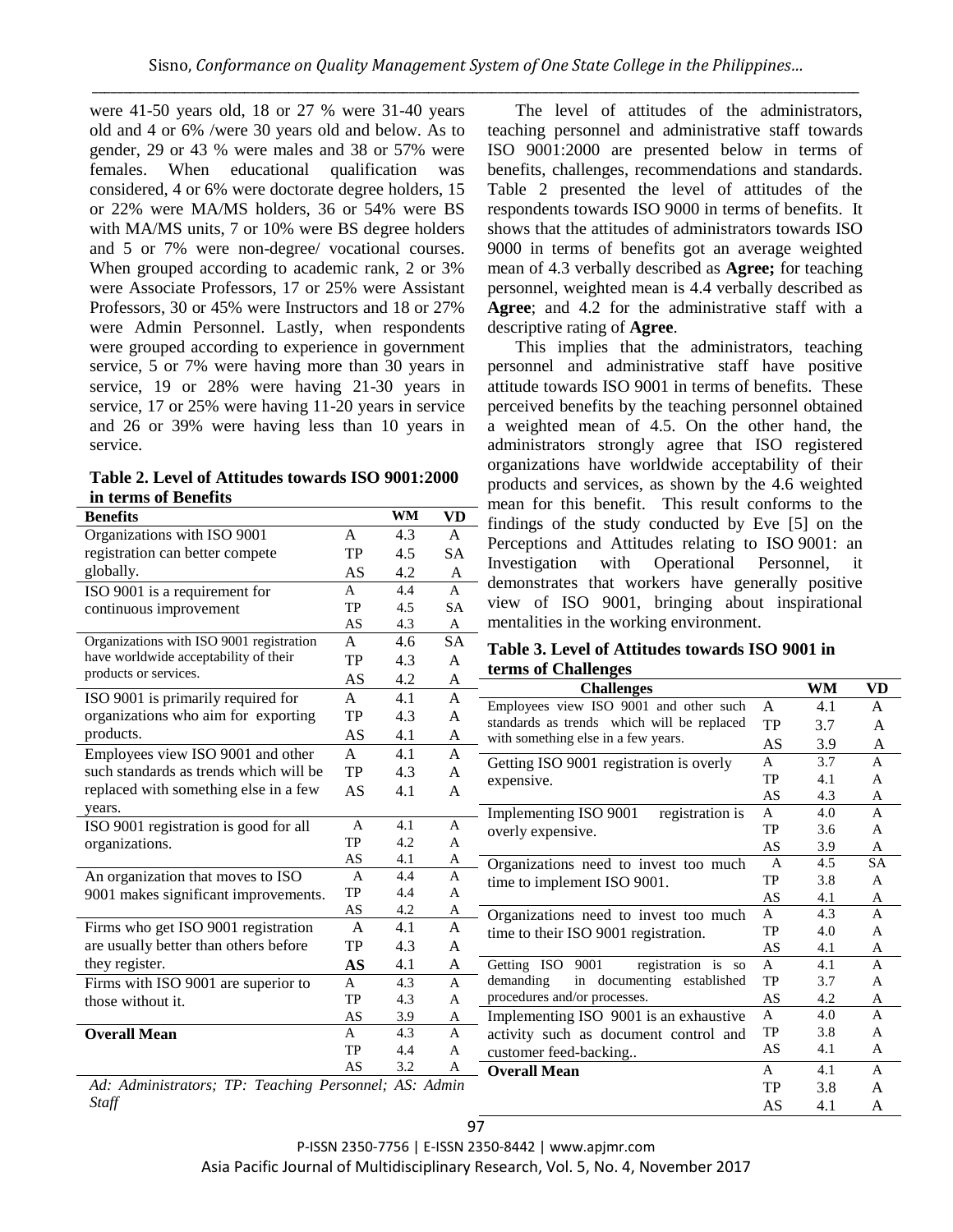The administrators and administrative staff obtained the same weighted mean of 4.1 with a verbal description of Agree; the teaching personnel got a weighted mean of 3.8 with a verbal description of Agree. This implies that, while there are benefits that an organization can get from ISO certification, registration and implementation, the respondents also accepted that there are challenges in getting ISO certification and registration such as expenses involved, so much time required, demanding works in the documentation of established procedures and/or processes, and exhaustive document control and customer feed-backing.

These findings are complemented by studies conducted by Al-Najjar, et al [6], it shows that factors that hinder the implementation of the standards is the lack of top management commitment.

**Table 4. Level of Attitudes towards ISO 9000 in terms of Recommendations**

| <b>Recommendations</b>               |    | WM  | VD        |
|--------------------------------------|----|-----|-----------|
| I would encourage any organization   | A  | 4.3 | A         |
| regardless of industry to use ISO    | TP | 4.4 | A         |
| 9001 standards even if they do not   | AS | 4.4 | A         |
| seek registration.                   |    |     |           |
| I would encourage any organization   | A  | 4.1 | A         |
| regardless of industry to become ISO | TP | 4.2 | A         |
| 9001 registered                      | AS | 41  | A         |
| I would encourage top                | A  | 4.4 | A         |
| management/senior leader to be       | TP | 4.6 | <b>SA</b> |
| trained in ISO 9001 for effective    | AS | 4.2 | A         |
| management administration.           |    |     |           |
|                                      | A  | 4.2 | A         |
| <b>Overall Mean</b>                  | TP | 4.3 | A         |
|                                      | AS | 4.1 |           |

Table 4 presents the respondents' attitudes towards ISO 9000 in terms of recommendations. The data shows that the administrators, teaching personnel and administrative staff got a weighted mean of 4.2, 4.3 and 4.1, respectively which are verbally described as agree. This implies that all the respondents recommended the use of ISO standards, to be ISO registered and the giving of training in ISO standards to top management/senior leaders.

As shown in Table 5, the average weighted means of the Administrators, Teaching Personnel and Administrative staff of 4.2, 4.0 and 4.2 respectively revealed similarity of their attitude towards ISO 9001 in terms of standards.

They all agree that top management commitment is essential to get standards to work in any organization; successful implementation of standards depend on employees, and industry sets the standards, with only minimal consideration for the concerns of users.

# **Table 5. Level of Attitudes towards ISO 9001 in terms of Standards**

| <b>Standards</b>                      |    | WM  | VD           |
|---------------------------------------|----|-----|--------------|
| In order to get standards to work in  | A  | 4.5 | <b>SA</b>    |
| any organization, top management      | TP | 4.7 | A            |
| commitment is essential.              | AS | 4.3 | A            |
| The major barrier to the successful   | A  | 4.1 | A            |
| implementation of standards<br>is     | TP | 3.8 | A            |
| employee buy-in.                      | AS | 4.1 | A            |
| The standards industry<br>sets<br>the | A  | 4.1 | A            |
| standards, with minimal consideration | TP | 3.5 | A            |
| for the concerns of users.            | AS | 4.3 | A            |
| <b>Overall Mean</b>                   | A  | 4.2 | $\mathsf{A}$ |
|                                       | TP | 4.0 | A            |
|                                       | AS | 4.2 | A            |

 Data shows that both administrators and administrative staff strongly agreed that for standards to work in the organization, commitment of the top management is essential.

Similarly, a research done by Mallak et al. [7] showed that organizations looking for ISO 9001 accreditation ought to be conclusive, team‐oriented, risk‐averse, and should esteem dependability, focus on detail, esteem abnormal amounts of association and esteem working in a co-operative domain with great relational connections.

## **Table 6. Significant Difference on the Level of Attitudes among Administrators, Teaching Personnel and Administrative Staff towards ISO 9001**

| <b>Variables</b>                 |      | <b>Group Overall</b><br><b>Mean</b> |      | F -<br>value | P<br>Value |
|----------------------------------|------|-------------------------------------|------|--------------|------------|
|                                  |      | TР                                  | AS   |              |            |
| <b>Benefits</b>                  | 4.28 | 4.36                                | 4.16 | 0.856        | 0.4296     |
| Challenges                       | 4.14 | 3.75                                | 4.07 | 2.774        | 0.0699     |
| Recommendations                  | 4.24 | 4.31                                | 4.07 | 0.888        | 0.4165     |
| <b>Standards</b>                 | 4.22 | 4.00                                | 4.24 | 1.339        | 0.269      |
| $\Gamma$ oritical value $-2.140$ |      |                                     |      |              |            |

*F-critical value=3.140*

The data above shows that there is no significant difference on the level of attitudes of the administrators, teaching personnel and administrative staff of the college towards ISO 9001. The result can be accounted to the exposure of the administrators, teaching personnel and administrative staff to ISO lecture series conducted by the CSCST System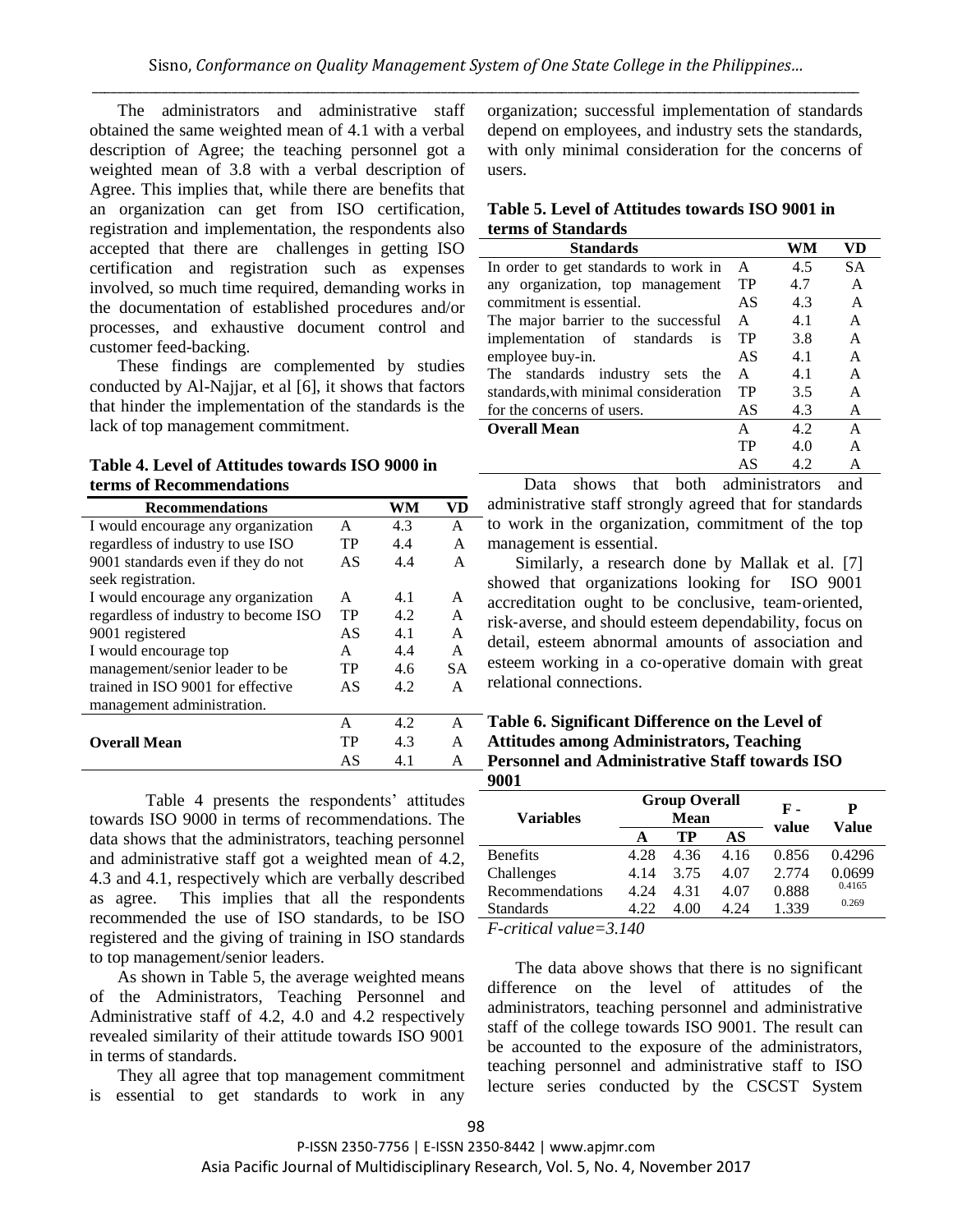professors in line with the consortium of NONESCOST-CSCST Graduate Program.

The degree of conformance of NONESCOST to the ISO 9001-2000 Quality Management System requirements are presented in terms of quality management system, resource management, product realization and measurement, analysis and improvement.

| Table 7. The Degree of Conformance on the            |
|------------------------------------------------------|
| <b>Quality Management System As Perceived By the</b> |
| <b>Respondents</b>                                   |

|                              |              | WM   | VD |
|------------------------------|--------------|------|----|
|                              | A            | 3.02 | S  |
|                              | TP           | 2.92 | S  |
| General Requirements         | AS           | 2.90 | S  |
|                              | <b>IA</b>    | 3.00 | S  |
|                              | A            | 2.83 | S  |
|                              | TP           | 2.85 | S  |
| Documentation                | AS           | 3.2  | S  |
|                              | <b>IA</b>    | 3.0  | S  |
|                              | A            | 2.96 | S  |
|                              | TP           | 2.67 | S  |
| <b>Quality Manual</b>        | AS           | 2.90 | S  |
|                              | <b>IA</b>    | 3.02 | S  |
|                              | A            | 2.77 | S  |
| Control of Documents/Records | TP           | 2.67 | S  |
|                              | AS           | 3.0  | S  |
|                              | <b>IA</b>    | 3.0  | S  |
|                              | $\mathsf{A}$ | 2.91 | S  |
|                              | TP           | 3.0  | S  |
| <b>Overall Mean</b>          | AS           | 3.3  | S  |
|                              | <b>IA</b>    | 3.0  | S  |

*IA – ISO Auditors*

Table 7 revealed the degree of conformance on the quality management system as perceived by the respondents. This major clause for quality management system pertains primarily to the general requirement for quality management system.

The overall mean of 2.91 for administrators, 3.0 for teaching personnel, 3.3 for administrative staff, and 3.0 for ISO auditors describes the minor nonconformance of the assessed quality management system. This rating has a verbal description of satisfactory. This rating implies that there were isolated, consistent failure to fulfill the general requirements, documentation requirements, quality manual requirements and control of documents and/or records requirements. The mean rating for the quality management system was the result of the ratings from the sub-clauses on general requirements,

documentation, quality manual and control of document/records which all got a satisfactory rating.

Documentation requirements obtained a mean of 2.83 for administrators, 2.85 for teaching personnel, 3.2 for administrative staff and 3.00 for ISO auditors. The descriptive rating for each mean is satisfactory with ISO equivalent rating of minor non-conformance. This is primarily due to lack of documented procedure for control of documents, control of records, control of nonconforming product, internal audit, corrective action and prevention action in NONESCOST. The study found out that procedures were not documented in the sense that they were not written in the procedure manual, those procedures that were really established, implemented and maintained as control for identification, storage, retrieval, retention time and dispersion of records were not apparently done.

Quality Manual got a mean rating of 2.96, for administrators, 2.67 for teaching personnel, 2.9 for administrative staff and 3.0 for ISO auditors. This has an equivalent descriptive rating of satisfactory and an ISO equivalent of minor non-conformance. The minor non-conformance rating was due to the fact that a written quality manual which describes the interaction among the processes of the quality management system is not in place yet. The nonconformance was ascertained when it was found out that records were not readily accessible, identifiable and retrievable.

| Table 8. Perception of Respondents as to      |
|-----------------------------------------------|
| <b>Management Responsibility Requirements</b> |

| ranagement responsibility<br><b>Requirements</b> | <b>Tredan curente</b> | <b>Mean</b> | VD        |
|--------------------------------------------------|-----------------------|-------------|-----------|
| <b>Management Commitment</b>                     | A                     | 3.53        | VS        |
|                                                  | TP                    | 3.0         | S         |
|                                                  | AS                    | 3.2         | S         |
|                                                  | IA                    | 4.0         | VS        |
| <b>Customer Focus</b>                            | A                     | 2.8         | S         |
|                                                  | TP                    | 2.91        | S         |
|                                                  | AS                    | 3.2         | ${\bf S}$ |
|                                                  | IA                    | 3.0         | S         |
| <b>Quality Policy</b>                            | A                     | 3.12        | ${\bf S}$ |
|                                                  | TP                    | 2.93        | S         |
|                                                  | AS                    | 3.0         | S         |
|                                                  | IA                    | 3.0         | ${\bf S}$ |
| Planning                                         | A                     | 3.36        | S         |
|                                                  | <b>TP</b>             | 2.95        | S         |
|                                                  | AS                    | 2.9         | S         |
|                                                  | IA                    | 3.0         | S         |
| Responsibility, Authority and                    | $\mathsf{A}$          | 3.47        | S         |
| Communication                                    | TP                    | 2.79        | S         |
|                                                  | AS                    | 3.1         | S         |
|                                                  | IA                    | 3.0         | S         |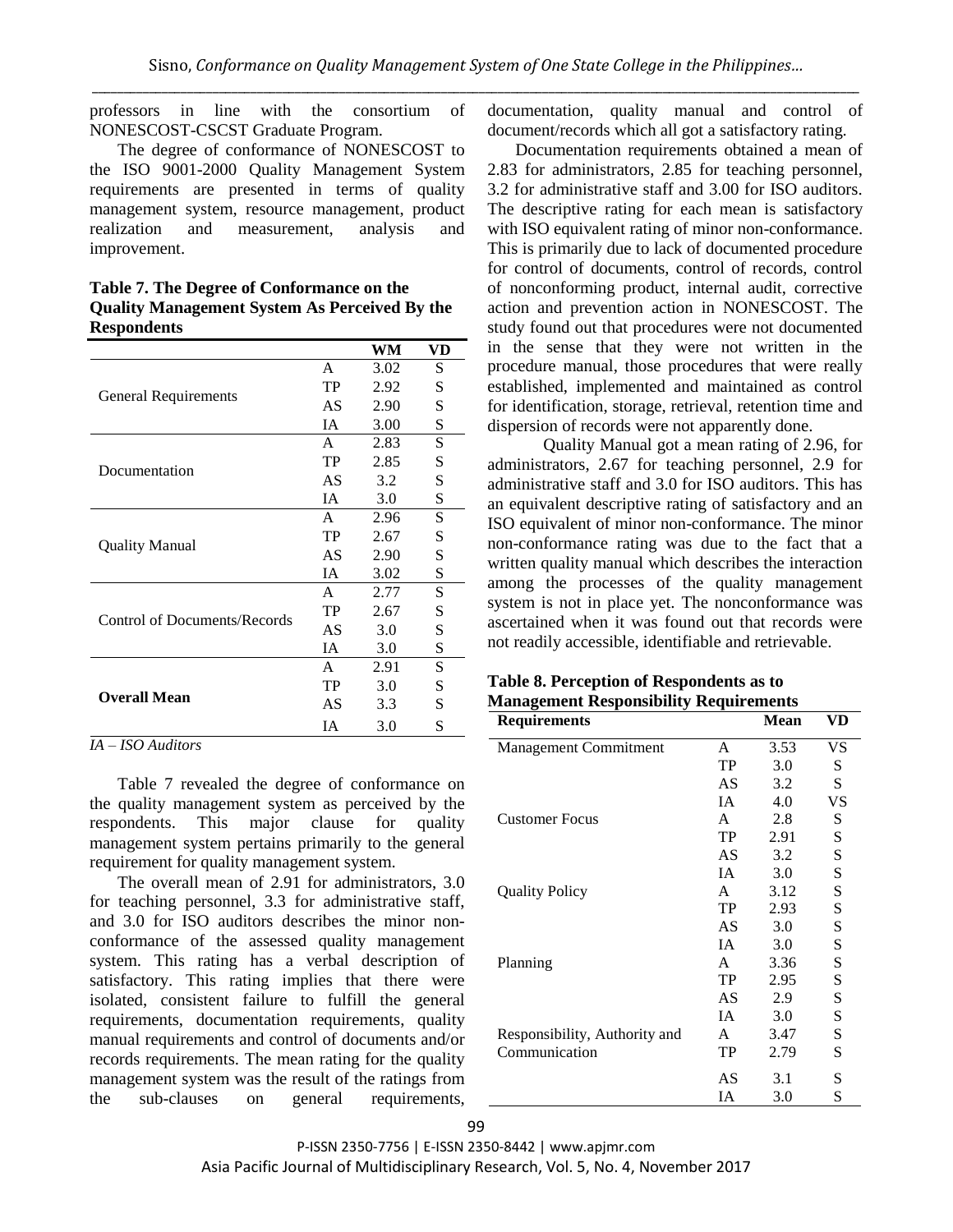| <b>Requirements</b>       |           | Mean | VD |
|---------------------------|-----------|------|----|
| Management Representative | A         | 2.98 | S  |
|                           | TP        | 2.81 | S  |
|                           | AS        | 2.8  | S  |
|                           | IΑ        | 3.0  | S  |
| Internal Communication    | A         | 3.13 | S  |
|                           | TP        | 2.94 | S  |
|                           | AS        | 2.8  | S  |
|                           | IΑ        | 3.0  | S  |
| <b>Management Review</b>  | A         | 3.0  | S  |
|                           | TP        | 2.79 | S  |
|                           | AS        | 2.9  | S  |
|                           | <b>IA</b> | 3.0  | S  |
| <b>Overall Mean</b>       | A         | 3.14 | S  |
|                           | TP        | 2.89 | S  |
|                           | AS        | 2.99 | S  |
|                           | IА        | 3.12 | S  |

| Table 8 (cont). Perception of Respondents as to |
|-------------------------------------------------|
| <b>Management Responsibility Requirements</b>   |

Table 8 revealed the overall weighted means of the respondents were 3.14, 2.89, 2.99, and 3.12, respectively, indicating that there are minor nonconformances on Management Responsibility Requirements. Management commitment obtained an average weighted mean rating of 3.53 and 4.0 from the administrators and ISO auditors, with an adjectival rating of very satisfactory or need improvement. This rating implies that senior management and ISO auditors perceived that commitment to the development of the quality management system was apparently provided evidence. This commitment had been done by communicating to the organization the importance of meeting customer and legal and regulatory requirements, performing management reviews and ensuring the availability of necessary resources. The teaching personnel and administrative staff, on the other hand, perceived that there are minor non-conformances to the QMS requirements. An average mean of 3.0 and 3.2 was given as rating of this requirement, which has an equivalent verbal description of satisfactory.

Customer focus was perceived by all the respondents to be minor non-conformance. It got a mean rating of 2.8 from the administrators, 2.91 from the teaching personnel, 3.2 from the administrative staff and 3.0 from the ISO auditors. All the means have an equivalent descriptive rating satisfactory. This implies that before the organization can enhance it must understand present levels of customer satisfaction.ISO has been stressing in its ISO 9004 2000 guidance for performance improvement that the success of the organization depends on the understanding and satisfying of the current and future needs and expectations of present and potential customers and end users. Quality policy requirement under management responsibility got a descriptive rating of satisfactory or minor non-conformance. Quality policy has been documented but there was no evidence to support that the quality policy has been reviewed regularly for its continuing suitability.

Planning for management system obtained a mean rating of 3.36 from administrators, 2.95 from teaching personnel, 2.9 from administrative staff and 3.0 from ISO auditors with a descriptive rating of satisfactory and an ISO equivalent rating of minor nonconformance. This was due to the insufficient evidence on the inputs for effective and efficient planning. These inputs include strategies of the organization, defined organization objectives, defined needs and expectations of the customers and other interested parties, evaluation of the performance data of the products, evaluation of the performance data of the process, lessons learned from previous experience, and indicated opportunities for improvement.

Responsibility, authority and communications were perceived as satisfactory or minor nonconformance. The mean rating of this requirement was 3.47 for the administrators, 2.79 for the teaching personnel, 3.1 for the administrative staff and 3.0 for the ISO auditors. The cause for the minor nonconformance or satisfactory rating was on defining the responsibilities and authorities of the personnel in the organization.

Management review got a verbal description rating of satisfactory or minor non-conformance from all the respondents. The result indicates that there was no apparent evidence that the organization has reviewed the organization's quality management system, at planned intervals, to ensure its continuing suitability, adequacy and effectiveness. Thus management review is very important in the realization of the quality management system. This will ensure the opportunity to completely understand current achievement levels against required and/or intended levels.

**Table 9. Perception of Respondents as to Resource Management Requirements**

| <b>Requirements</b>           |    |      |  |
|-------------------------------|----|------|--|
| <b>Provision of Resources</b> |    | 2.87 |  |
|                               | TР | 2.85 |  |
|                               | AS | 2.9  |  |
|                               | IΔ | 3 O  |  |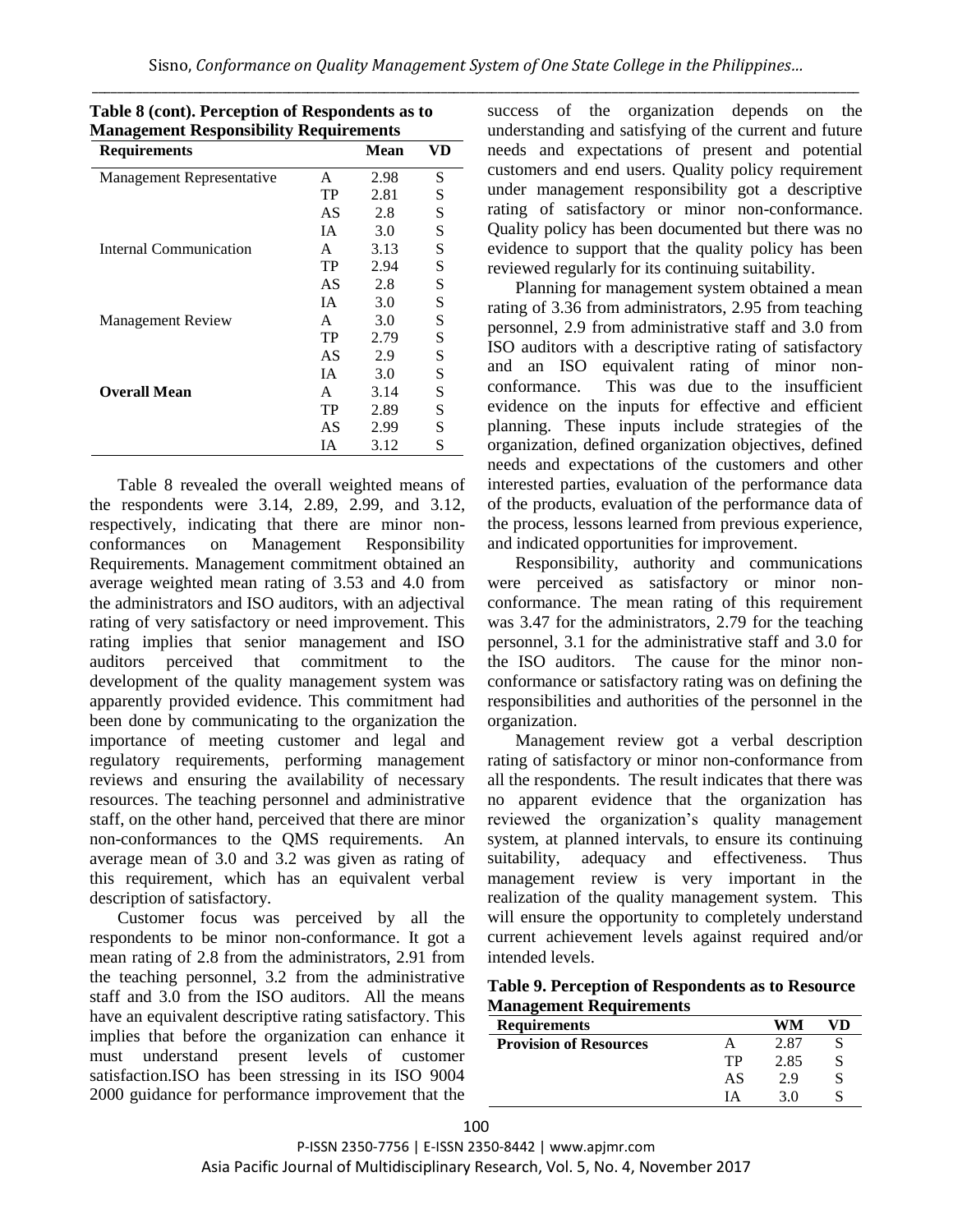| <b>Resource Management Requirements</b> |           |      |     |  |
|-----------------------------------------|-----------|------|-----|--|
| <b>Requirements</b>                     |           | WM   | VD  |  |
| <b>Human Resources</b>                  | A         | 2.87 | S   |  |
|                                         | TP        | 2.88 | S   |  |
|                                         | AS        | 2.70 | S   |  |
|                                         | IA        | 3.0  | S   |  |
| <b>Competences</b>                      | A         | 3.2  | S   |  |
|                                         | TP        | 2.78 | S   |  |
|                                         | AS        | 2.9  | S   |  |
|                                         | IA        | 3.0  | S   |  |
| <b>Infrastructure</b>                   | A         | 3.0  | S   |  |
|                                         | TP        | 2.98 | S   |  |
|                                         | AS        | 3.6  | VS  |  |
|                                         | IA        | 3.0  | S   |  |
| <b>Work Environment</b>                 | A         | 2.93 | S   |  |
|                                         | TP        | 2.82 | S   |  |
|                                         | AS        | 2.9  | S   |  |
|                                         | IA        | 3.0  | S   |  |
| <b>Overall Mean</b>                     | A         | 2.93 | S   |  |
|                                         | TP        | 2.82 | S   |  |
|                                         | AS        | 2.9  | S   |  |
|                                         | IΑ        | 3.0  | S   |  |
| т.<br>m1.<br>1.<br>$1 - .1$             | $\cdot$ 1 |      | cc. |  |

**Table 9 (cont). Perception of Respondents as to** 

The results showed that there were sufficient manifestations that resources were really identified and made available. Human resources got a mean rating of 2.87 from the administrators, 2.88 from the teaching personnel, 2.7 from the administrative staff and 3.0 from the ISO auditors. The verbal description for the mean obtained is satisfactory. These ratings have an ISO equivalent of minor non-conformance. This implies that personnel performing work affecting \_ product quality were not competent on the basis of appropriate education, training, skills and experience.

This is supported by the study of Masulah et al. [8] resource management are vital predecessors of hierarchical duty in the authoritative test.

Table 10 revealed that product realization was perceived to be satisfactory or minor nonconformance by the respondents. It got an average weighted mean of 3.045, 2.93, 2.94 and 3.0 from the administrators, teaching personnel, and administrative staff and ISO auditors, respectively. The satisfactory rating or non conformance implies that the organization needs to clearly understand the process applied to produce the required needs for product, including the interaction and sequencing between the "sub-processes" that go together to form the whole. A similar study conducted by Chan et al. [9] revealed that in terms of product realization the respondents viewed that the level of conformity for understanding the ISO 9001 item acknowledgment, the initial two articulations with the most noteworthy normal scores are "this unit can appropriately deal with the students information records to stay away from spillage" and "this unit can appropriately process client grievances and proposals in the most brief conceivable time".

| Table 10. Perception of Respondents as to Product |
|---------------------------------------------------|
| <b>Realization Requirements</b>                   |

| <b>Requirements</b>                  |              | <b>Mean</b> | VD |
|--------------------------------------|--------------|-------------|----|
| <b>Planning of Product</b>           | A            | 3.28        | S  |
|                                      | TP           | 3.21        | S  |
|                                      | AS           | 3.1         | S  |
|                                      | IA           | 3.0         | S  |
| <b>Customer-Related</b>              | $\mathsf{A}$ | 3.2         | S  |
|                                      | TP           | 3.19        | S  |
|                                      | AS           | 2.9         | S  |
|                                      | <b>IA</b>    | 3.0         | S  |
| <b>Purchasing</b>                    | $\mathsf{A}$ | 2.9         | S  |
|                                      | TP           | 2.74        | S  |
|                                      | AS           | 2.98        | S  |
|                                      | <b>IA</b>    | 3.0         | S  |
| <b>Product and Service Provision</b> | $\mathsf{A}$ | 2.9         | S  |
|                                      | TP           | 2.81        | S  |
|                                      | AS           | 2.90        | VS |
|                                      | IA           | 3.0         | S  |
| <b>Control of Monitoring and</b>     | A            | 2.94        | S  |
| <b>Measuring Devices</b>             | TP           | 2.68        | S  |
|                                      | AS           | 2.8         | S  |
|                                      | <b>IA</b>    | 3.0         | S  |
| <b>Overall Mean</b>                  | A            | 3.04        | S  |
|                                      | TP           | 2.93        | S  |
|                                      | AS           | 2.8         | S  |
|                                      | IA           | 3.0         | S  |
|                                      |              |             |    |

The result reveals in Table 11 that measurement, analysis and improvement were satisfactorily undertaken by the organization as perceived by the respondents. The general requirement was perceived by the respondents as satisfactory with an average weighted mean of 2.8, 2.9, 3.0, and 2.73 respectively. The ISO equivalent rating for this result is minor nonconformance. This implies that there was no objective evidence to support that the organization evidently plans and implements the monitoring, measuring and analysis and improvement processes needed to demonstrate conformity of the product, conformity of quality management system, and continual improvement for the effectiveness of the QMS.

Monitoring and measurement got a mean of 3.0 from administrators, 2.74 from the teaching personnel, 2.9 from the administrative staff, and 3.0 from the ISO auditors. The result is minor non-conformance to the ISO standards. This showed that there were no evidences that the organization monitors information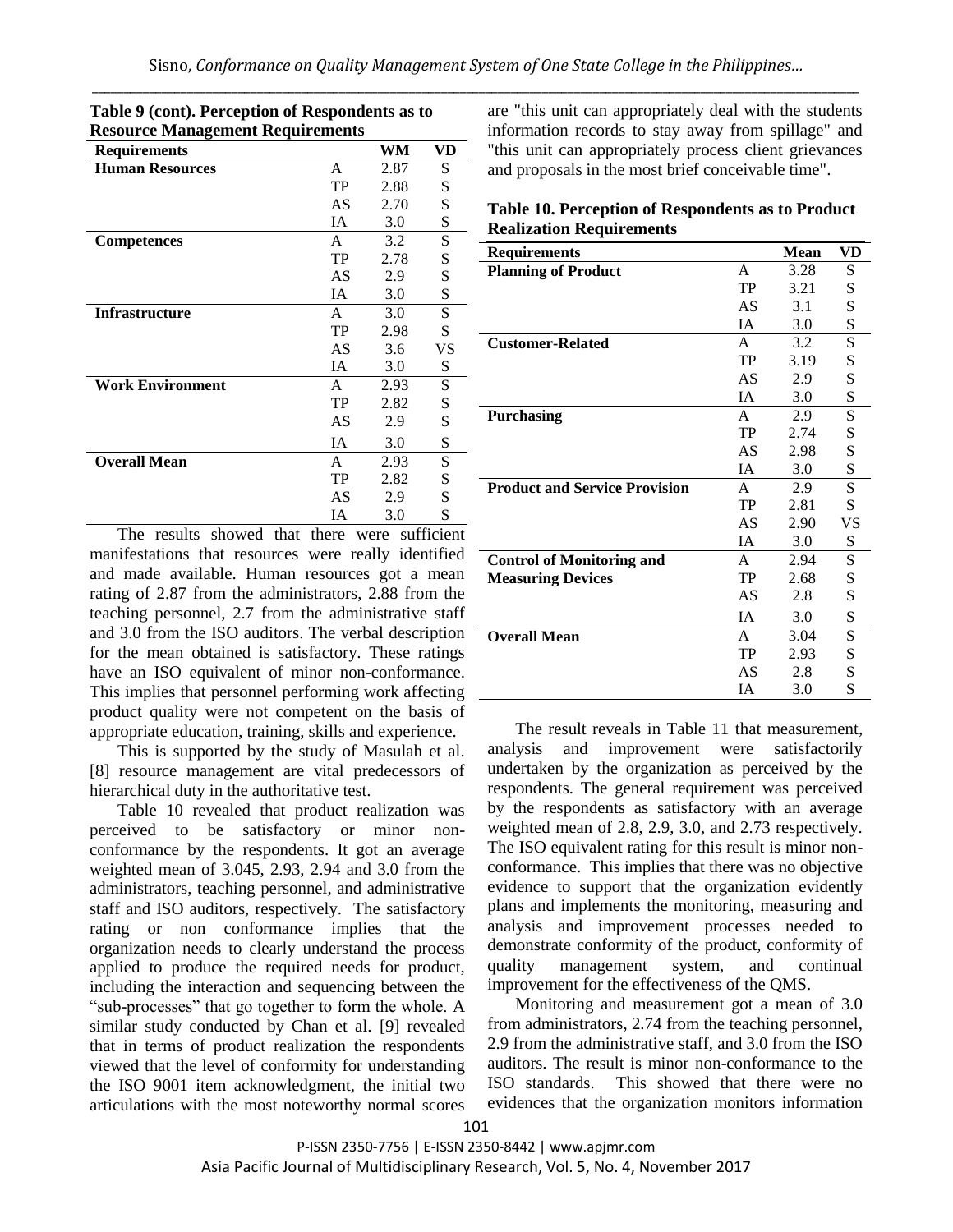relating to customer perception as to whether the organization has met customer requirement.

| Table 11. Perception of Respondents as to    |
|----------------------------------------------|
| <b>Measurement, Analysis and Improvement</b> |
| <b>Requirements</b>                          |

| <b>Requirements</b>         |              | <b>Mean</b> | VD        |  |
|-----------------------------|--------------|-------------|-----------|--|
| <b>General Requirements</b> | A            | 2.8         | S         |  |
|                             | TP           | 2.73        | S         |  |
|                             | AS           | 2.9         | S         |  |
|                             | IΑ           | 3.0         | S         |  |
| Monitoring and              | A            | 3.0         | S         |  |
| Measurement                 | TP           | 2.74        | S         |  |
|                             | AS           | 2.9         | S         |  |
|                             | <b>IA</b>    | 3.0         | S         |  |
| Control of Non-Conforming   | A            | 3.0         | S         |  |
| Product                     | TP           | 2.74        | S         |  |
|                             | AS           | 2.98        | ${\bf S}$ |  |
|                             | <b>IA</b>    | 3.0         | S         |  |
| Analysis of Data            | $\mathsf{A}$ | 3.05        | S         |  |
|                             | TP           | 2.81        | S         |  |
|                             | AS           | 2.90        | S         |  |
|                             | <b>IA</b>    | 3.0         | S         |  |
| Improvement                 | $\mathsf{A}$ | 3.28        | S         |  |
|                             | TP           | 2.68        | S         |  |
|                             | AS           | 2.8         | S         |  |
|                             | <b>IA</b>    | 3.0         | S         |  |
| <b>Overall Mean</b>         | $\mathsf{A}$ | 3.04        | S         |  |
|                             | <b>TP</b>    | 2.73        | S         |  |
|                             | AS           | 2.92        | ${\bf S}$ |  |
|                             | IA           | 3.0         | S         |  |

A satisfactory rating or minor non-conformance was perceived by the respondents on the requirement of control of non-conforming product. This rating indicates that appropriate actions were satisfactorily taken to identify and control of non-conforming product. The satisfactory rating obtained from the respondents means that the implementation of the subclause is of minor non-conformance.

Improvement was perceived to be minor nonconformance or satisfactory by the respondents. This result implies that the school had not evidently proved its continual improvement, corrective action and preventive action.

Table 12 reveals the significant difference on the perception among the respondents as to NONESCOST Compliance to the ISO Requirements

| <i>c</i> omphance to the 100 reequirements |                           |                |              |       |  |
|--------------------------------------------|---------------------------|----------------|--------------|-------|--|
| Major                                      | <b>Respondents</b>        | <b>Overall</b> | $\mathbf{F}$ | Р.    |  |
| <b>Clauses</b>                             |                           | Mea            | value        | Value |  |
| Quality                                    | Administrators            | 2.90           |              |       |  |
| Managemen                                  | <b>Teaching Personnel</b> | 2.81           | 1.07         | 0.37  |  |
| t System                                   | <b>Admin Staff</b>        | 3.00           |              |       |  |
|                                            | <b>ISO</b> Auditors       | 3.31           |              |       |  |
| Management                                 | Administrators            | 3.14           |              |       |  |
| Responsibility                             | <b>Teaching Personnel</b> | 2.89           |              |       |  |
|                                            | <b>Admin Staff</b>        | 2.98           | 0.61         | 0.61  |  |
|                                            | <b>ISO</b> Auditors       | 3.10           |              |       |  |
| Resource                                   | Administrators            | 2.93           |              |       |  |
| Management                                 | <b>Teaching Personnel</b> | 2.83           |              | 0.92  |  |
|                                            | Admin Staff               | 2.96           | 0.17         |       |  |
|                                            | <b>ISO</b> Auditors       | 2.85           |              |       |  |
| Product                                    | Administrators            | 3.02           |              |       |  |
| Realization                                | <b>Teaching Personnel</b> | 2.87           |              |       |  |
|                                            | Admin Staff               | 2.90           | 0.21         | 0.89  |  |
|                                            | <b>ISO</b> Auditors       | 2.95           |              |       |  |
| Measurement                                | Administrators            | 3.04           |              |       |  |
| Analysis,                                  | <b>Teaching Personnel</b> | 2.73           |              |       |  |
| Improvement                                | Admin Staff               | 2.92           | 0.74         | 0.53  |  |
|                                            | <b>ISO</b> Auditors       | 3.00           |              |       |  |

## **Table 12. Significant Difference on the Perception among the Respondents as To NONESCOST Compliance to the ISO Requirements**

*f-critical value= 2.74*

Table 12 shows that there is no significant difference on the extent of conformance/compliance of NONESCOST to the ISO requirements as perceived by the four (4) groups of respondents. This means that the administrators, teaching personnel, administrative staff and ISO auditors do not differ significantly on their perception that NONESCOST has minor non-compliance (satisfactory) to the ISO requirements on the major clauses of quality management system, management responsibility, resource management, product realization and measurement, analysis and improvement.

## **CONCLUSION AND RECOMMENDATION**

Based from the findings, it was concluded that respondents perceived NONESCOST to have minor non conformance's to the ISO 9001:2008 requirements on the areas such as Quality Management System, Management Responsibility, Resource Management, Product Realization, Measurement and Analysis and Improvement. It was further concluded that employees have positive attitude towards ISO certification.

The Proposed Quality Policies and Procedures Manual should be implemented by the Northern Negros State College of Science and Technology to improve its performance of meeting and satisfying